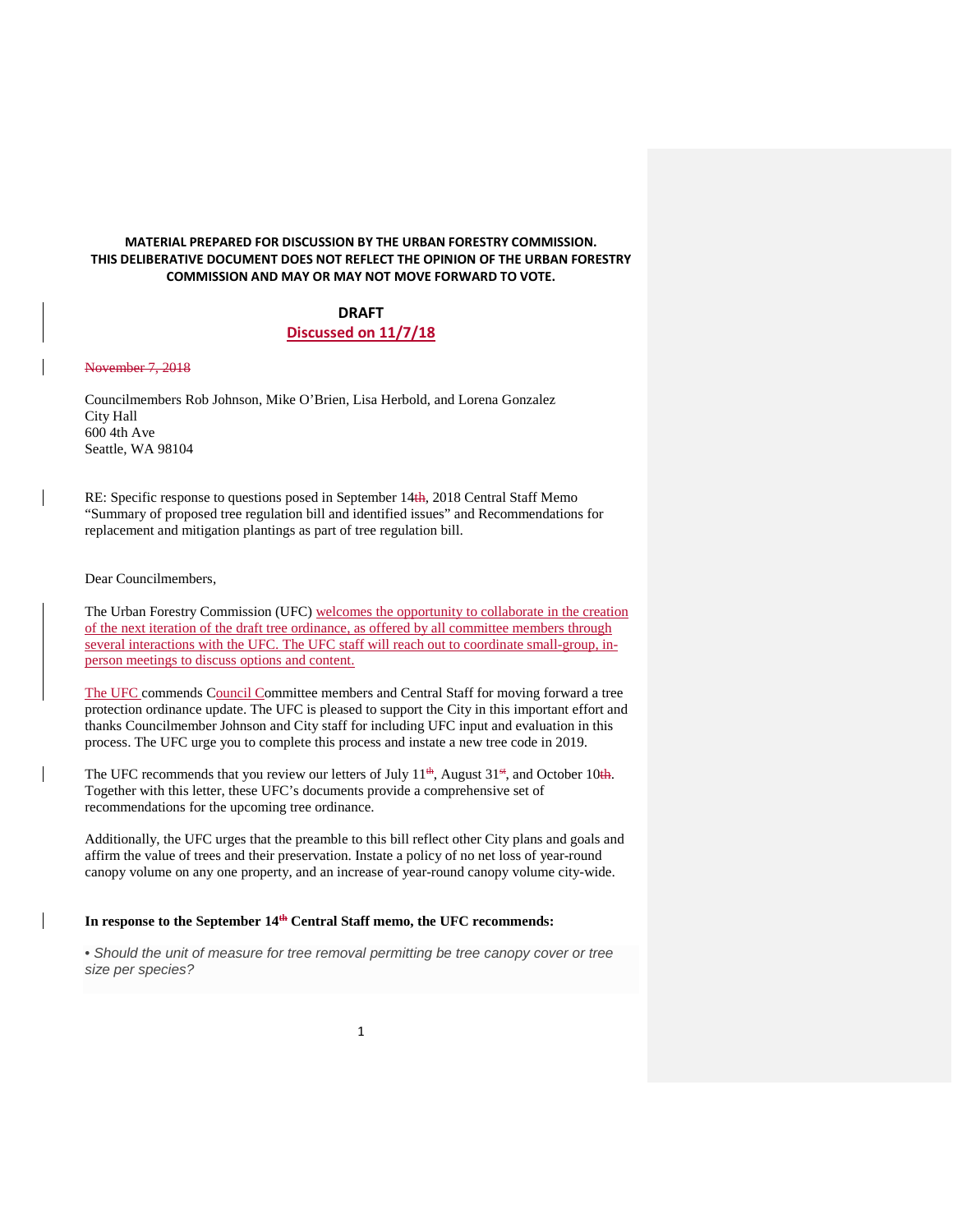Removal permits should be based on tree species and size of tree removed, not on canopy cover. Tree size (determined by DBH) and species are easier data for property owners to collect. Additionally, tree size and species are a better determination of values provided to the City by trees, capturing essential aspects of canopy such as seasonality and three-dimensional volume.

• *Should the regulatory standard applied to tree removal permits be specified in detail in the tree code, or provided in a SDCI Director's Rule according to guidelines established in the tree code?*

The UFC urges standards to be expressed in the code, clearly outlining simple effective process including permit fees.–The code revision process is underway and should be completed. Director's ruless should be utilized for specifics that are subject to changes, such as penalty and tree replacement costfee-amounts.

• *Should the tree code proposal maintain or modify the existing definition of exceptional trees?*

- The code should protect and define Exceptional trees,
- 2. The current Exceptional tree definition as expressed in Directors Rule XXX: "a tree that is designated as a Heritage tree by the CoS or is rate or exceptional by virtue of its size, species, condition, cultural/historic importance, age and/or contribution as part of a grove of trees" should be maintained.
- 3. The definition of an Exceptional tree should be expanded to include all trees larger than 24" DBH and add habitat value and ecosystem services provided as criteria to making a tree Exceptional.
- Protection should also be

1.

5. as a tree that is designated as a Heritage tree by the City of Seattle or is rare or exceptional by virtue of its size, species, condition, cultural/historic importance, age, and/or contribution as part of grove of trees should be maintained. Additionally, all trees larger than 24" DBH should be considered Exceptional. Protections afforded to Exceptional trees should also be extended to all trees on undeveloped lots, and to trees planted as replacement or mitigation.

• *How should the proposal prohibit the removal of exceptional trees along with protecting significant trees? For example, should exceptional trees be special instances of significant trees, with stronger protections, or should they be provided a different status in the code?*

Exceptional trees are trees that are to not be removed. Significant trees are trees that trigger permitting for their removal. They should be considered separate categories.

The current prohibition on cutting down Exceptional trees should be maintained. No Exceptional trees should be removed unless hazardous, precluding development, or part of an active emergency. When necessary, Exceptional tree removal and replacement would follow permitting required for Significant trees.

| <b>Formatted:</b> Font:                                                                                                                                   |
|-----------------------------------------------------------------------------------------------------------------------------------------------------------|
| Formatted: List Paragraph, Numbered + Level: 1 +<br>Numbering Style: 1, 2, 3,  + Start at: $1 +$ Alignment:<br>Left + Aligned at: 0.25" + Indent at: 0.5" |
| Formatted: Font: (Default) Times New Roman                                                                                                                |
| <b>Formatted:</b> Font: (Default) Times New Roman                                                                                                         |
| <b>Formatted:</b> Font: (Default) Times New Roman                                                                                                         |
| <b>Formatted:</b> Font: (Default) Times New Roman                                                                                                         |
| <b>Formatted:</b> Font: (Default) Times New Roman                                                                                                         |
| <b>Formatted:</b> Font: (Default) Times New Roman                                                                                                         |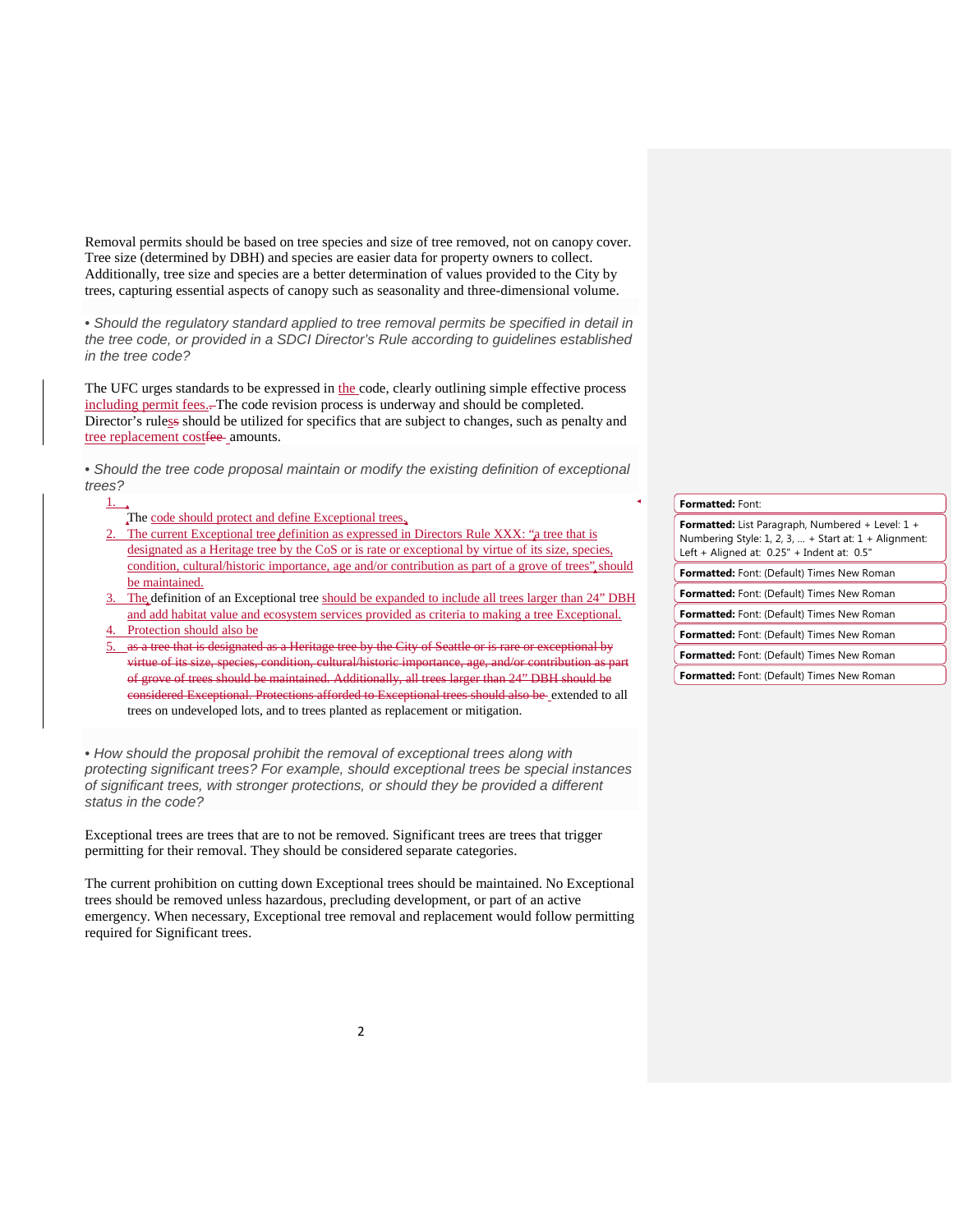Significant trees are non-Exceptional trees, 6" DBH or larger that trigger permitting when removed. Up to three two Significant trees should be allowed for removal from a lot each year, if they are replaced or mitigated as outlined in their removal permit.

• *Should the Committee consider directing SDCI to minimize minor tree removal permit fees and expedite processing of these permits to encourage compliance and improve data collection?*

An expedited and high-compliance permit process would be more simplified; only one tree removal permit, with a lower fee, should be required of land owners and tree care works.

The UFC recommends using different fee scales for hazardous, non-hazardous, imminent failure, and inside/outside of development tree removals.

• *According to what standards should the value of trees proposed for removal be determined, for both the purposes of required mitigation and for enforcement?*

Size and species should be the factors used to determine the appropriate replacement, mitigation, and enforcement. This would institute a simple, consistent, and effective system.

• *What factors matter when setting the value of trees, for example: carbon sequestration, shade, storm-water, market costs, maintenance costs, and the age of the tree?*

Size of tree and species are simple metrics and excellent approximation of each of those value factors. Additionally, native conifers are excellent in providing those benefits and should score well on size and species ratings.

# **With regard to replacement and mitigation planting components of a new tree code the UFC recommends:**

- 1. *Remove direct off-site mitigation planting as part of the permitting process.* Simplify the process for landowners and tree care works by removing their role in mitigation planting. Move offsite mitigation to part of fee in leu – the purpose is which to preserve, mitigation, replacement, maintenance, and stewardship fund. The City could then choose to use fees to plant mitigation trees if that is best approach to meet stated tree, canopy, and urban greening goals.
- 2. *Institute a simple, small, medium, large system for replanting.* Removal of small trees should be replaced 1 for 1, medium trees 2 for 1, and large trees 3 for 1. Replacement trees need to expect to reach equivalent or larger size in three-dimensional canopy in 20 years. When multiple trees are removed with cumulative sizes above 24" or when removing single trees above this size, such as in development, require additional